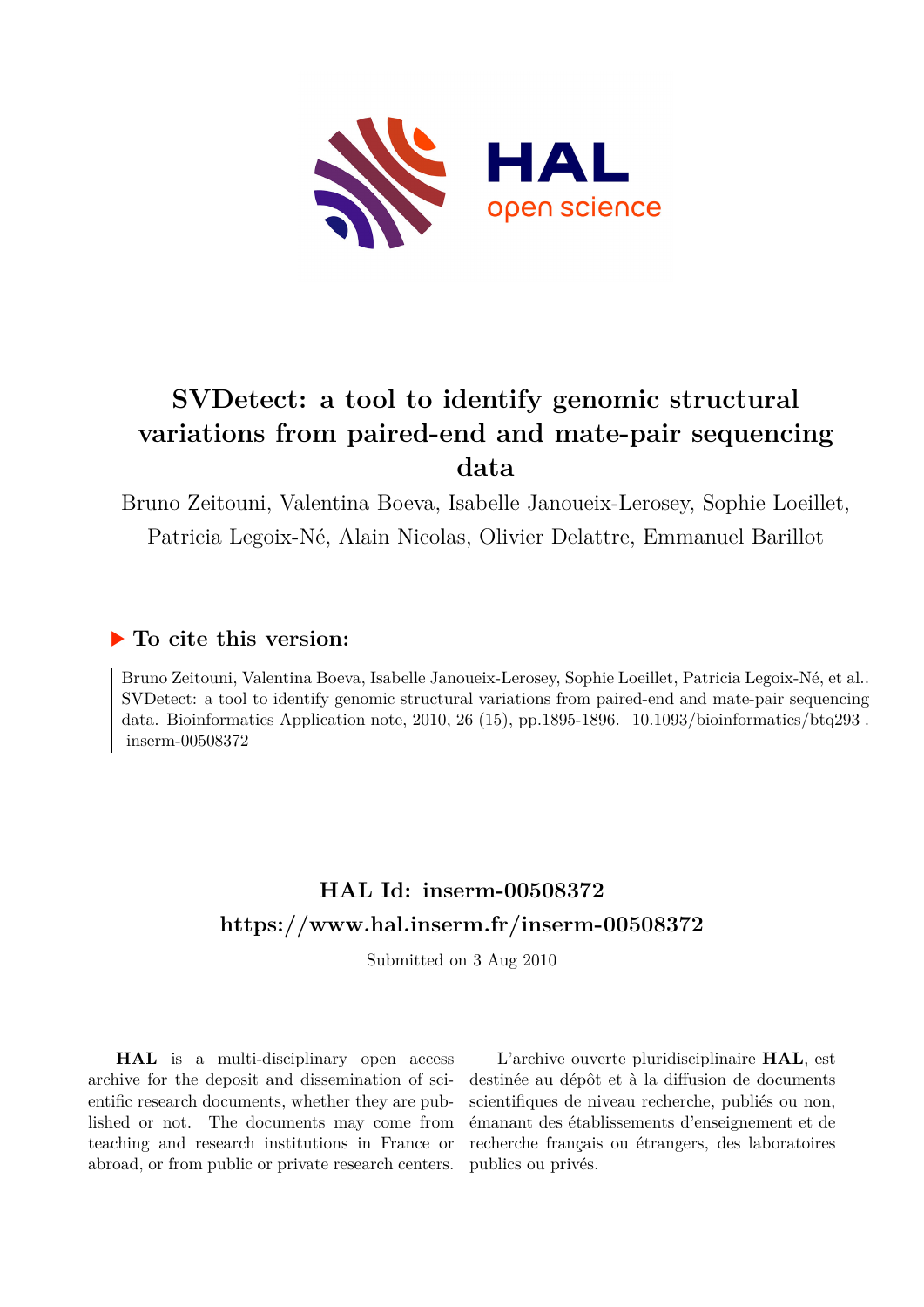### *Genome analysis*

### **SVDetect: a tool to identify genomic structural variations from paired-end and mate-pair sequencing data**

Bruno Zeitouni<sup>1,2,3,∗</sup>, Valentina Boeva<sup>1,2,3,4</sup>, Isabelle Janoueix-Lerosey<sup>1,4</sup>, Sophie Loeillet<sup>1,5</sup>, Patricia Legoix-né<sup>1</sup>, Alain Nicolas<sup>1,5</sup>, Olivier Delattre<sup>1,4</sup> and Emmanuel Barillot<sup>1,2,3</sup>

<sup>1</sup>Institut Curie, <sup>2</sup>INSERM, U900, Paris F-75248, <sup>3</sup>Mines ParisTech, Fontainebleau F-77300, <sup>4</sup>INSERM, U830 and 5CNRS, UMR3244, Université Pierre et Marie Curie, Paris F-75248, France

Associate Editor: Alex Bateman

#### **ABSTRACT**

**Summary:** We present SVDetect, a program designed to identify genomic structural variations from paired-end and mate-pair nextgeneration sequencing data produced by the Illumina GA and ABI SOLiD platforms. Applying both sliding-window and clustering strategies, we use anomalously mapped read pairs provided by current short read aligners to localize genomic rearrangements and classify them according to their type, e.g. large insertions– deletions, inversions, duplications and balanced or unbalanced interchromosomal translocations. SVDetect outputs predicted structural variants in various file formats for appropriate graphical visualization. **Availability:** Source code and sample data are available at <http://svdetect.sourceforge.net/>

**Contact:** svdetect@curie.fr

**Supplementary information:** Supplementary data are available at *Bioinformatics* online.

Received on February 17, 2010; revised on May 4, 2010; accepted on June 1, 2010

#### **1 INTRODUCTION**

The identification of genomic structural variations is a key step in understanding human genetic diversity and evolution as well as disease etiology. Numerous genetic diseases, including cancer, have been associated with structural variants (SVs; Futreal *et al.*, 2004). Although array-based techniques have been successful in many studies for detecting SVs, the relatively low resolution in the detection of breakpoints and the characterization of small SVs remained challenging. With the arrival of high-throughput sequencing technologies such as the Illumina Genome Analyzer or the Applied Biosystems SOLiD system, using short-insert pairedend or mate-paired reads (referred here as paired-ends) has improved our ability to detect SVs (Korbel *et al.*, 2007). With *a priori* information from paired-ends such as order, orientation and insert size of pairs as constraints during read alignment to the reference genome, anomalously mapped pairs indicate potential genomic variations from the reference. The need for algorithms specifically designed for SV prediction from paired-end mapping (PEM) data has recently led to the development of new software packages, including

GASV (Sindi *et al.*, 2009), BreakDancer (Chen *et al.*, 2009) and others (see review, Medvedev *et al.*, 2009).

Here, we present a new freely available program called SVDetect for SV detection and type prediction from PEM data. SVDetect identifies different types of SVs, e.g. large insertions–deletions and inversions, with both clustering and sliding-window strategies, and helps to visualize them at the genomic scale. Compared to other tools, the novelty of our method consists in its multiple ability to: (i) analyze both paired-end and mate-pair sequencing data; (ii) use unique PEM constraints to improve SV detection; (iii) predict various types of tandem duplication and to distinguish between balanced and unbalanced rearrangements; (iv) compare SVs across multiple samples; (v) construct copy number profiles; and (vi) create various output file formats for graphical views of SV.

#### **2 METHODS**

The first step in SVDetect is to regroup all pairs that are suspected to originate from the same SV. The input consists of paired-ends mapped to the reference genome, so that either the orientation of pairs is incorrect and/or the distance between them is out of the typical range. Starting from a list of such paired-end anomalous mapping, SVDetect uses a sliding-window strategy to identify all groups of pairs sharing a similar genomic location. The reference genome is divided into overlapping windows of fixed size, and each pair of windows can possibly form a link if at least one pair anchors them by its ends (Fig. 1A). To each link connecting two genomic fragments, we assigned a certain number of features, such as chromosomal location, number of pairs, orientation and order of the involved paired-ends. After removing redundant links, these features are further used in the filtering step to call clusters of anomalous paired-end reads and detect the type of corresponding SVs.

The filtering procedure of SVDetect takes as input all links previously identified and uses user-defined filtering parameter values to call PEM clusters. The minimum number of paired-ends is one of the most important filtering parameters to call a cluster. Use of such a threshold improves confidence in the detection of SVs. Another option is filtering of pairs whose ends are not oriented in the same way as the ends of the majority of pairs in the two linked regions. If one of the two ends of remaining pairs has an unexpected strand orientation, the cluster is annotated as a potential inversion. The order of paired-ends is used to annotate an inter-chromosomal cluster both as a balanced or an unbalanced translocation, and to estimate a genomic coordinate range of predicted breakpoints (the resolution depending on the insert size). To achieve this goal, SVDetect filters out any pair for which the order of a read and its mate is inconsistent with the majority of pairs in the cluster. The read order is also used to characterize balanced SV affecting only one chromosome, e.g. to predict the two breakpoints of an

<sup>∗</sup>To whom correspondence should be addressed.

<sup>©</sup> The Author(s) 2010. Published by Oxford University Press.

This is an Open Access article distributed under the terms of the Creative Commons Attribution Non-Commercial License (<http://creativecommons.org/licenses/> by-nc/2.5), which permits unrestricted non-commercial use, distribution, and reproduction in any medium, provided the original work is properly cited.